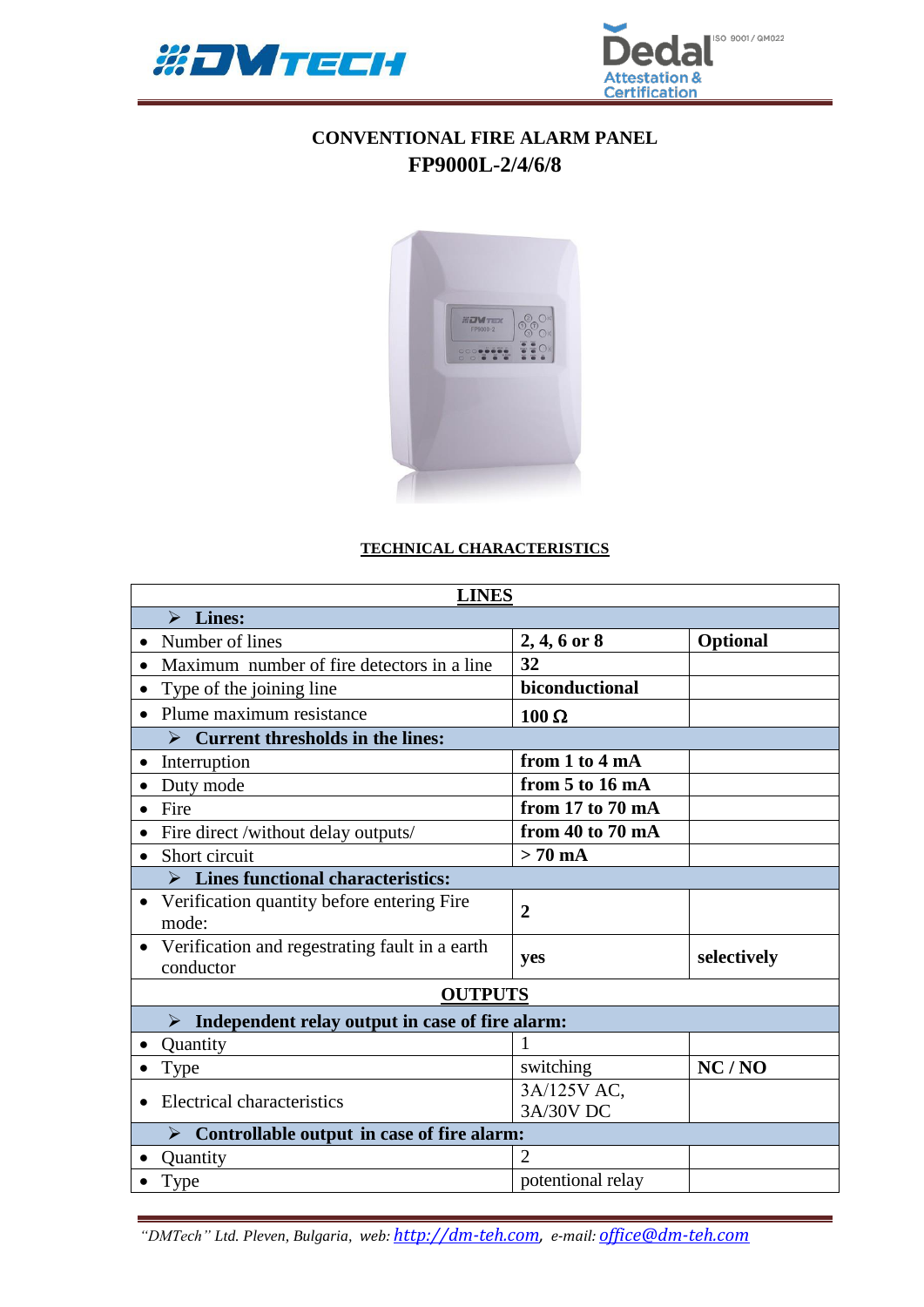| <b>Electrical characteristics</b>                                                      | $(19-28)$ VDC/ $0,5A$               |                            |  |  |
|----------------------------------------------------------------------------------------|-------------------------------------|----------------------------|--|--|
| Additional relay outputs (modul M9000R 2/4/6/8) in case of fire alarm:<br>➤            |                                     |                            |  |  |
| Quantity                                                                               | 2/4/6/8                             |                            |  |  |
| Type                                                                                   | potentional-free                    | NC or NO                   |  |  |
|                                                                                        | 3A/125V AC,                         |                            |  |  |
| Electrical characteristics                                                             | 3A/30V DC                           |                            |  |  |
| $\triangleright$ Independent relay output in case of failure:                          |                                     |                            |  |  |
| Quantity                                                                               |                                     |                            |  |  |
| <b>Type</b>                                                                            | potentional-free,<br>switching      | NC/NO                      |  |  |
| Electrical characteristics                                                             | 3A/125V AC,<br>3A/30V DC            |                            |  |  |
| $\triangleright$ Delay outputs:                                                        |                                     |                            |  |  |
| Time delay of switching outputs                                                        | $0 \div 7$ minutes                  |                            |  |  |
| <b>POWER SUPPLY</b>                                                                    |                                     |                            |  |  |
| $\triangleright$ Mains power                                                           |                                     |                            |  |  |
| Voltage<br>$\bullet$                                                                   | $(187-252)VAC$                      |                            |  |  |
| Frequency                                                                              | 50/60 Hz                            |                            |  |  |
| Maximum power to mains power                                                           | 38W/AC                              |                            |  |  |
| $\triangleright$ Battery power                                                         |                                     |                            |  |  |
| Battery quantity                                                                       | $\overline{2}$                      |                            |  |  |
| Type of the battery                                                                    | Lead, gel                           |                            |  |  |
| Battery rated voltage                                                                  | <b>12V DC</b>                       |                            |  |  |
| Reted power C20                                                                        | 1.3Ah, 4.5Ah, 5 Ah                  |                            |  |  |
|                                                                                        |                                     |                            |  |  |
| Charger voltage                                                                        | <b>27,6 VDC</b>                     | temperature<br>compensated |  |  |
| <b>Consumption of battery power in standby mode</b>                                    |                                     |                            |  |  |
| Configuration with 2 lines                                                             | $<$ 40 mA to 24 VDC                 |                            |  |  |
| Configuration with 4 lines                                                             | $< 50$ mA to 24 VDC                 |                            |  |  |
| Configuration with 6 lines                                                             | $< 60$ mA to 24 VDC                 |                            |  |  |
| Configuration with 8 lines                                                             | $< 70$ mA to 24 VDC                 |                            |  |  |
| Time needed in security mode when mains power supply is down with battery 12V/5Ah      |                                     |                            |  |  |
| Configuration with 2 lines                                                             | 120h                                |                            |  |  |
| Configuration with 4 lines                                                             | 90h                                 |                            |  |  |
| Configuration with 6 lines                                                             | <b>80h</b>                          |                            |  |  |
| Configuration with 8 lines                                                             | 72h                                 |                            |  |  |
| Time needed in security mode when mains power supply is down with battery<br>12V/1.3Ah |                                     |                            |  |  |
| Configuration with 2 lines                                                             | 32h                                 |                            |  |  |
| <b>Executive devicess powering</b>                                                     |                                     |                            |  |  |
| Voltage                                                                                | $(19-28)$ VDC                       |                            |  |  |
| Maximal current (including the controllable                                            | 1A                                  |                            |  |  |
| outputs current)                                                                       |                                     |                            |  |  |
| <b>Fuses</b>                                                                           |                                     |                            |  |  |
| Mains power 230V AC                                                                    | 4,0 A fusible                       |                            |  |  |
| <b>Battery</b> power                                                                   | 4,0 A fusible                       |                            |  |  |
| Powering external devices<br>Controllable outputs                                      | 1,85 A automatic<br>1,1 A automatic |                            |  |  |